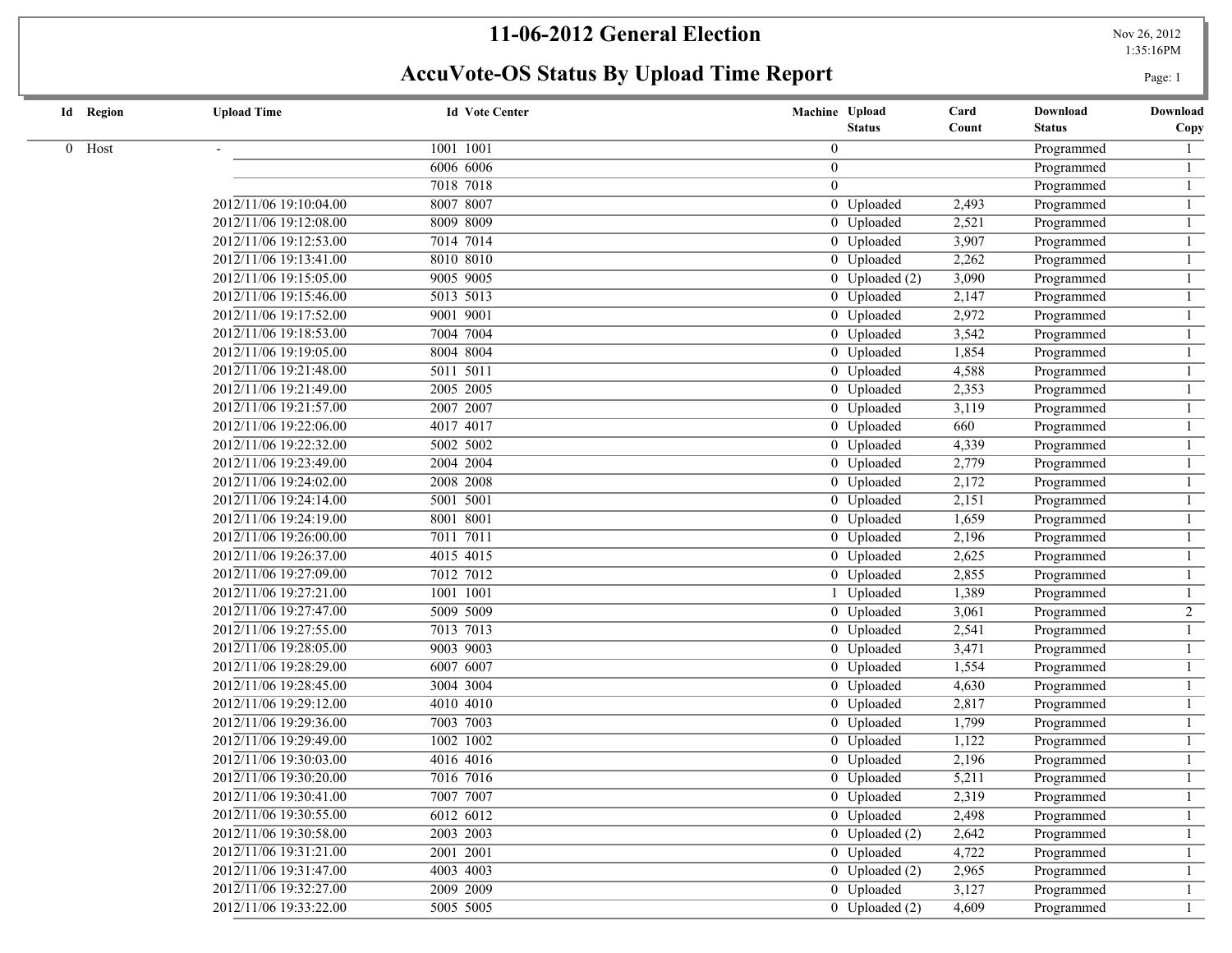## **11-06-2012 General Election**

Nov 26, 2012<br>1:35:16PM

| <b>Id</b> Region | <b>Upload Time</b>     | <b>Id Vote Center</b> | Machine Upload<br><b>Status</b> | Card<br>Count | Download<br><b>Status</b> | Download<br>Copy |
|------------------|------------------------|-----------------------|---------------------------------|---------------|---------------------------|------------------|
|                  |                        |                       |                                 |               |                           |                  |
| 0 Host           | 2012/11/06 19:34:01.00 | 9002 9002             | 0 Uploaded                      | 3,425         | Programmed                | $\overline{2}$   |
|                  | 2012/11/06 19:34:06.00 | 8003 8003             | 0 Uploaded                      | 3,409         | Programmed                | $\mathbf{1}$     |
|                  | 2012/11/06 19:35:29.00 | 2006 2006             | $0$ Uploaded $(2)$              | 4,247         | Programmed                |                  |
|                  | 2012/11/06 19:37:36.00 | 1003 1003             | 0 Uploaded                      | 1,841         | Programmed                |                  |
|                  | 2012/11/06 19:38:48.00 | 6003 6003             | 0 Uploaded                      | 3,916         | Programmed                |                  |
|                  | 2012/11/06 19:38:50.00 | 5008 5008             | 0 Uploaded                      | 3,391         | Programmed                |                  |
|                  | 2012/11/06 19:39:26.00 | 8005 8005             | 0 Uploaded                      | 2,845         | Programmed                |                  |
|                  | 2012/11/06 19:40:36.00 | 7009 7009             | 0 Uploaded                      | 2,898         | Programmed                |                  |
|                  | 2012/11/06 19:41:53.00 | 7005 7005             | 0 Uploaded                      | 4,914         | Programmed                |                  |
|                  | 2012/11/06 19:44:03.00 | 5004 5004             | 0 Uploaded                      | 4,531         | Programmed                |                  |
|                  | 2012/11/06 19:44:42.00 | 6004 6004             | 0 Uploaded                      | 3,047         | Programmed                |                  |
|                  | 2012/11/06 19:45:45.00 | 2011 2011             | 0 Uploaded                      | 2,943         | Programmed                |                  |
|                  | 2012/11/06 19:47:36.00 | 3007 3007             | 0 Uploaded                      | 4,272         | Programmed                |                  |
|                  | 2012/11/06 19:47:38.00 | 6001 6001             | $0$ Uploaded $(2)$              | 3,456         | Programmed                |                  |
|                  | 2012/11/06 19:48:22.00 | 8008 8008             | 0 Uploaded                      | 1,821         | Programmed                |                  |
|                  | 2012/11/06 19:49:03.00 | 5015 5015             | 0 Uploaded                      | 2,669         | Programmed                |                  |
|                  | 2012/11/06 19:49:47.00 | 6010 6010             | 0 Uploaded                      | 3,487         | Programmed                |                  |
|                  | 2012/11/06 19:50:47.00 | 7008 7008             | $0$ Uploaded $(2)$              | 5,823         | Programmed                |                  |
|                  | 2012/11/06 19:52:13.00 | 6013 6013             | 0 Uploaded                      | 3,964         | Programmed                |                  |
|                  | 2012/11/06 19:55:59.00 | 6009 6009             | 0 Uploaded                      | 1,370         | Programmed                |                  |
|                  | 2012/11/06 19:56:29.00 | 6008 6008             | 0 Uploaded                      | 1,966         | Programmed                |                  |
|                  | 2012/11/06 19:57:10.00 | 4005 4005             | 0 Uploaded                      | 4,020         | Programmed                |                  |
|                  | 2012/11/06 19:57:25.00 | 4002 4002             | 0 Uploaded                      | 3,629         | Programmed                |                  |
|                  | 2012/11/06 19:58:40.00 | 4012 4012             | 0 Uploaded                      | 3,982         | Programmed                |                  |
|                  | 2012/11/06 19:59:04.00 | 3006 3006             | 0 Uploaded                      | 2,777         | Programmed                |                  |
|                  | 2012/11/06 19:59:36.00 | 4001 4001             | 0 Uploaded                      | 4,903         | Programmed                |                  |
|                  | 2012/11/06 19:59:48.00 | 7017 7017             | 0 Uploaded                      | 4,788         | Programmed                |                  |
|                  | 2012/11/06 20:00:32.00 | 7015 7015             | 0 Uploaded                      | 5,221         | Programmed                |                  |
|                  | 2012/11/06 20:02:12.00 | 2002 2002             | 0 Uploaded                      | 4,221         | Programmed                |                  |
|                  | 2012/11/06 20:03:31.00 | 4011 4011             | $\overline{0}$ Uploaded (2)     | 2,642         | Programmed                | $\overline{2}$   |
|                  | 2012/11/06 20:03:33.00 | 3001 3001             | 0 Uploaded                      | 4,067         | Programmed                |                  |
|                  | 2012/11/06 20:04:20.00 | 4008 4008             | 0 Uploaded                      | 3,099         | Programmed                |                  |
|                  | 2012/11/06 20:04:34.00 | 6011 6011             | 0 Uploaded                      | 3,668         | Programmed                |                  |
|                  | 2012/11/06 20:07:48.00 | 6006 6006             | 1 Uploaded                      | 2,732         | Programmed                |                  |
|                  | 2012/11/06 20:10:34.00 | 4006 4006             | 0 Uploaded                      | 4,836         | Programmed                |                  |
|                  | 2012/11/06 20:12:11.00 | 2012 2012             | 0 Uploaded (2)                  | 3,956         | Programmed                |                  |
|                  | 2012/11/06 20:13:42.00 | 4009 4009             | 0 Uploaded                      | 2,490         | Programmed                |                  |
|                  | 2012/11/06 20:16:22.00 | 4013 4013             | 0 Uploaded                      | 5,952         | Programmed                |                  |
|                  | 2012/11/06 20:19:09.00 | 8002 8002             | 0 Uploaded                      | 3,128         | Programmed                |                  |
|                  | 2012/11/06 20:21:20.00 | 4004 4004             | 0 Uploaded                      | 5,143         | Programmed                |                  |
|                  | 2012/11/06 20:27:07.00 | 5012 5012             | 0 Uploaded                      | 6,785         | Programmed                |                  |
|                  | 2012/11/06 20:32:40.00 | 9006 9006             | 0 Uploaded                      | 1,791         | Programmed                |                  |
|                  |                        |                       |                                 |               |                           |                  |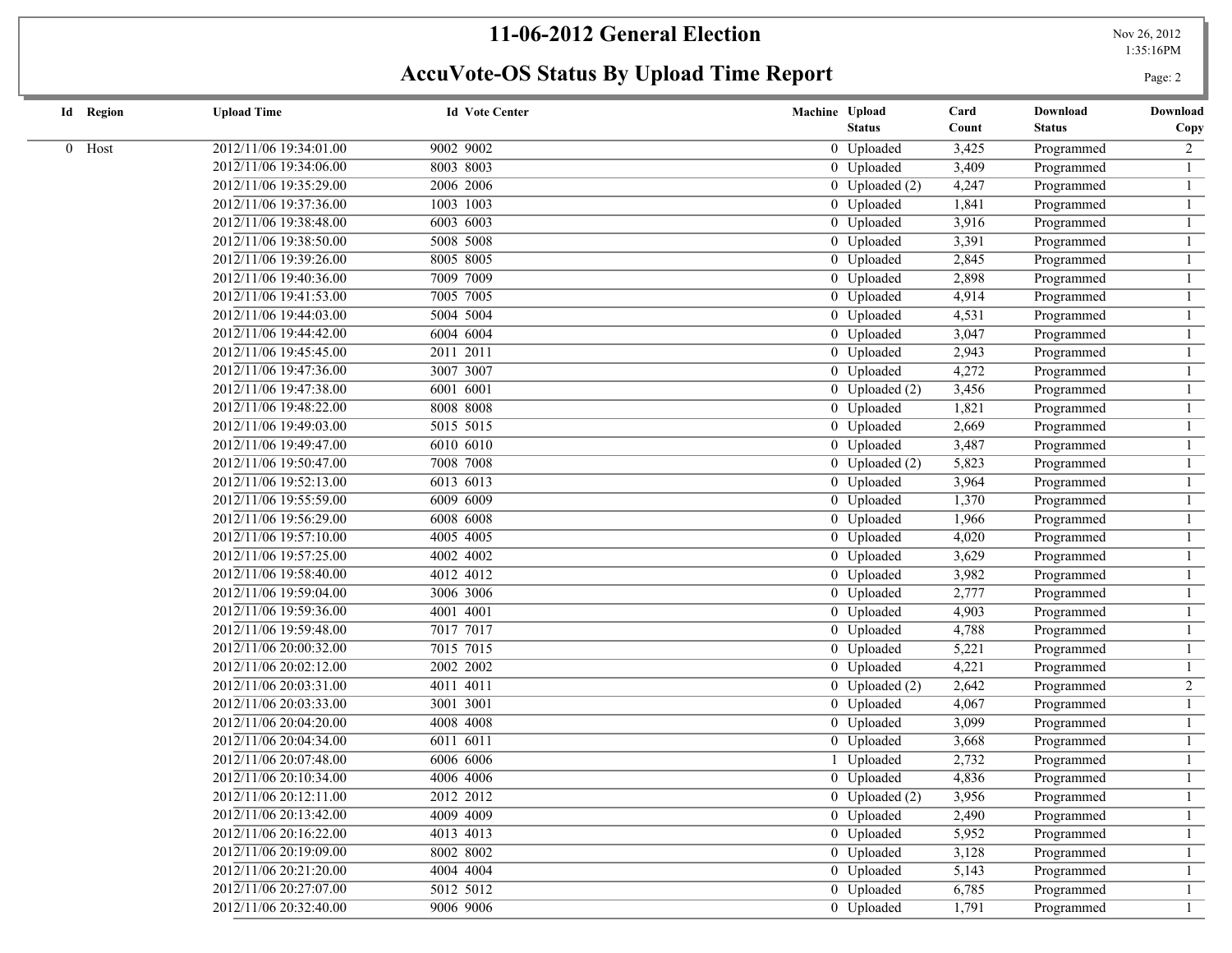1:35:16PM

| <b>Id</b> Region | <b>Upload Time</b>     | <b>Id Vote Center</b> | Machine Upload                         | Card   | Download      | Download       |
|------------------|------------------------|-----------------------|----------------------------------------|--------|---------------|----------------|
|                  |                        |                       | <b>Status</b>                          | Count  | <b>Status</b> | Copy           |
| 0 Host           | 2012/11/06 20:42:46.00 | 6002 6002             | 0 Uploaded                             | 2,636  | Programmed    |                |
|                  | 2012/11/06 20:54:29.00 | 7001 7001             | 0 Uploaded                             | 7,052  | Programmed    |                |
|                  | 2012/11/06 20:57:51.00 | 7010 7010             | 0 Uploaded                             | 3,947  | Programmed    |                |
|                  | 2012/11/06 21:03:25.00 | 3003 3003             | 1 Uploaded                             | 1,875  | Programmed    |                |
|                  | 2012/11/06 21:04:45.00 | 8006 8006             | $\overline{0}$ Uploaded $\overline{2}$ | 1,857  | Programmed    |                |
|                  | 2012/11/06 21:08:01.00 | 3003 3003             | 0 Uploaded                             | 5,992  | Programmed    |                |
|                  | 2012/11/06 21:08:51.00 | 7002 7002             | 0 Uploaded                             | 3,562  | Programmed    |                |
|                  | 2012/11/06 21:29:00.00 | 4014 4014             | 0 Uploaded                             | 3,645  | Programmed    |                |
|                  | 2012/11/06 21:30:01.00 | 5014 5014             | 0 Uploaded                             | 4,892  | Programmed    |                |
|                  | 2012/11/06 21:40:09.00 | 9004 9004             | 0 Uploaded                             | 3,955  | Programmed    |                |
|                  | 2012/11/06 21:56:36.00 | 7006 7006             | 0 Uploaded                             | 4,608  | Programmed    |                |
|                  | 2012/11/06 22:16:25.00 | 2010 2010             | 0 Uploaded                             | 4,526  | Programmed    |                |
|                  | 2012/11/06 22:26:57.00 | 3002 3002             | 0 Uploaded                             | 4,432  | Programmed    |                |
|                  | 2012/11/06 22:27:55.00 | 5016 5016             | 0 Uploaded                             | 2,237  | Programmed    |                |
|                  | 2012/11/06 22:28:14.00 | 3005 3005             | 0 Uploaded                             | 3,493  | Programmed    |                |
|                  | 2012/11/06 22:28:31.00 | 4007 4007             | 0 Uploaded                             | 3,501  | Programmed    |                |
|                  | 2012/11/06 22:28:49.00 | 5007 5007             | 0 Uploaded                             | 4,174  | Programmed    |                |
|                  | 2012/11/06 22:29:32.00 | 5006 5006             | 0 Uploaded                             | 5,612  | Programmed    |                |
|                  | 2012/11/06 22:29:47.00 | 5003 5003             | 0 Uploaded                             | 1,935  | Programmed    |                |
|                  | 2012/11/06 22:30:06.00 | 5010 5010             | 0 Uploaded                             | 3,761  | Programmed    |                |
|                  | 2012/11/06 22:41:09.00 | 6005 6005             | 0 Uploaded                             | 1,909  | Programmed    |                |
|                  | 2012/11/06 23:26:14.00 | 40040 AB 4 OS 700-900 | 5 Uploaded                             | 5,548  | Programmed    |                |
|                  | 2012/11/06 23:36:55.00 | 6013 6013             | 1 Uploaded                             | 185    | Programmed    |                |
|                  | 2012/11/06 23:59:28.00 | 40030 AB 3 OS 500-600 | $0$ Uploaded $(2)$                     | 30,638 | Programmed    |                |
|                  | 2012/11/07 00:02:36.00 | 40040 AB 4 OS 700-900 | Uploaded                               | 4,182  | Programmed    |                |
|                  | 2012/11/07 02:00:25.00 | 40040 AB 4 OS 700-900 | 2 Uploaded                             | 9,600  | Programmed    |                |
|                  | 2012/11/07 02:04:16.00 | 40020 AB 2 OS 100-400 | 6 Uploaded                             | 3,360  | Programmed    |                |
|                  | 2012/11/07 02:07:37.00 | 40020 AB 2 OS 100-400 | Uploaded                               | 9,933  | Programmed    |                |
|                  | 2012/11/07 02:10:14.00 | 40030 AB 3 OS 500-600 | Uploaded                               | 4,923  | Programmed    |                |
|                  | 2012/11/07 02:12:41.00 | 40040 AB 4 OS 700-900 | 4 Uploaded                             | 6,565  | Programmed    |                |
|                  | 2012/11/07 02:15:58.00 | 40020 AB 2 OS 100-400 | 3 Uploaded                             | 18,149 | Programmed    |                |
|                  | 2012/11/07 02:19:32.00 | 40040 AB 4 OS 700-900 | 0 Uploaded $(2)$                       | 21,159 | Programmed    |                |
|                  | 2012/11/07 02:22:03.00 | 40030 AB 3 OS 500-600 | 2 Uploaded                             | 16,592 | Programmed    |                |
|                  | 2012/11/07 02:25:25.00 | 40020 AB 2 OS 100-400 | $0$ Uploaded $(2)$                     | 23,101 | Programmed    |                |
|                  | 2012/11/07 02:38:50.00 | 7018 7018             | 1 Uploaded                             | 3,159  | Programmed    | $\overline{2}$ |
|                  | 2012/11/08 15:28:33.00 | 1002 1002             | 1 Uploaded                             |        | Programmed    |                |
|                  | 2012/11/08 15:28:50.00 | 1003 1003             | 1 Uploaded                             |        | Programmed    |                |
|                  | 2012/11/08 15:29:14.00 | 2001 2001             | 1 Uploaded                             |        | Programmed    |                |
|                  | 2012/11/08 15:29:29.00 | 2002 2002             | 1 Uploaded                             |        | Programmed    |                |
|                  | 2012/11/08 15:29:44.00 | 2003 2003             | 1 Uploaded                             |        | Programmed    |                |
|                  | 2012/11/08 15:29:55.00 | 2004 2004             | 1 Uploaded                             |        | Programmed    |                |
|                  | 2012/11/08 15:30:06.00 | 2005 2005             | 1 Uploaded                             |        | Programmed    |                |
|                  |                        |                       |                                        |        |               |                |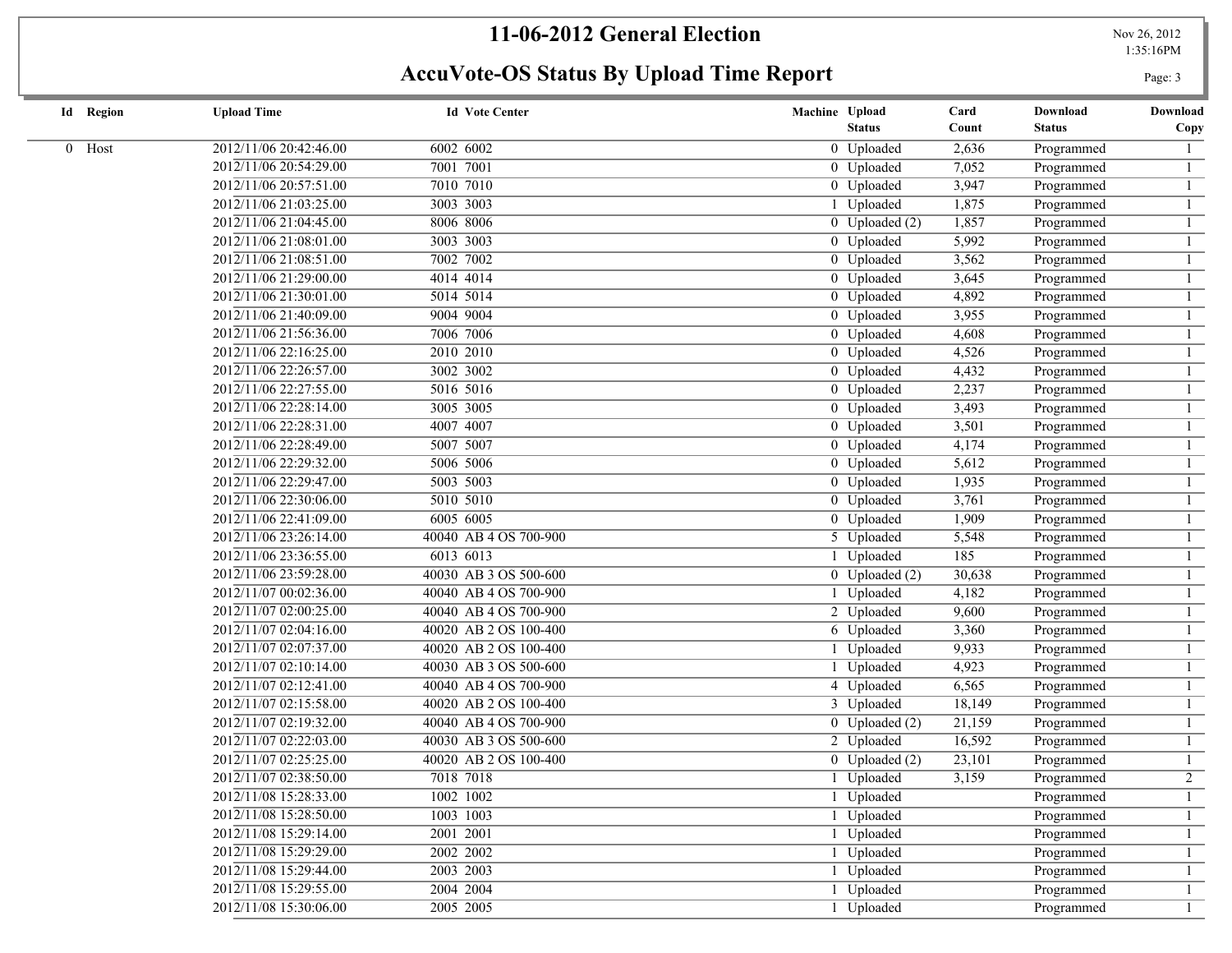1:35:16PM

| <b>Id</b> Region | <b>Upload Time</b>     | <b>Id Vote Center</b> | Machine Upload | Card  | Download      | Download       |
|------------------|------------------------|-----------------------|----------------|-------|---------------|----------------|
|                  |                        |                       | <b>Status</b>  | Count | <b>Status</b> | Copy           |
| 0 Host           | 2012/11/08 15:30:18.00 | 2006 2006             | 1 Uploaded     |       | Programmed    |                |
|                  | 2012/11/08 15:30:29.00 | 2007 2007             | Uploaded       |       | Programmed    |                |
|                  | 2012/11/08 15:30:41.00 | 2008 2008             | 1 Uploaded     |       | Programmed    |                |
|                  | 2012/11/08 15:30:52.00 | 2009 2009             | 1 Uploaded     |       | Programmed    |                |
|                  | 2012/11/08 15:31:12.00 | 2010 2010             | 1 Uploaded     |       | Programmed    |                |
|                  | 2012/11/08 15:31:23.00 | 2011 2011             | 1 Uploaded     |       | Programmed    | $\overline{2}$ |
|                  | 2012/11/08 15:31:38.00 | 2012 2012             | 1 Uploaded     |       | Programmed    |                |
|                  | 2012/11/08 15:31:50.00 | 3001 3001             | 1 Uploaded     |       | Programmed    |                |
|                  | 2012/11/08 15:32:02.00 | 3002 3002             | 1 Uploaded     |       | Programmed    |                |
|                  | 2012/11/08 15:32:14.00 | 3004 3004             | 1 Uploaded     |       | Programmed    |                |
|                  | 2012/11/08 15:32:25.00 | 3005 3005             | 1 Uploaded     |       | Programmed    |                |
|                  | 2012/11/08 15:32:37.00 | 3006 3006             | 1 Uploaded     |       | Programmed    |                |
|                  | 2012/11/08 15:32:49.00 | 3007 3007             | 1 Uploaded     |       | Programmed    |                |
|                  | 2012/11/08 15:33:00.00 | 4001 4001             | 1 Uploaded     |       | Programmed    |                |
|                  | 2012/11/08 15:33:12.00 | 4002 4002             | 1 Uploaded     |       | Programmed    |                |
|                  | 2012/11/08 15:33:36.00 | 4003 4003             | 1 Uploaded     |       | Programmed    |                |
|                  | 2012/11/08 15:33:51.00 | 4004 4004             | 1 Uploaded     |       | Programmed    |                |
|                  | 2012/11/08 15:34:03.00 | 4005 4005             | 1 Uploaded     |       | Programmed    |                |
|                  | 2012/11/08 15:34:18.00 | 4006 4006             | 1 Uploaded     |       | Programmed    |                |
|                  | 2012/11/08 15:34:29.00 | 4007 4007             | 1 Uploaded     |       | Programmed    |                |
|                  | 2012/11/08 15:34:41.00 | 4008 4008             | 1 Uploaded     |       | Programmed    |                |
|                  | 2012/11/08 15:34:52.00 | 4009 4009             | 1 Uploaded     |       | Programmed    |                |
|                  | 2012/11/08 15:35:07.00 | 4010 4010             | 1 Uploaded     |       | Programmed    |                |
|                  | 2012/11/08 15:35:23.00 | 4011 4011             | 1 Uploaded     |       | Programmed    |                |
|                  | 2012/11/08 15:35:56.00 | 4012 4012             | Uploaded       |       | Programmed    |                |
|                  | 2012/11/08 15:36:15.00 | 4013 4013             | 1 Uploaded     |       | Programmed    |                |
|                  | 2012/11/08 15:36:26.00 | 4014 4014             | 1 Uploaded     |       | Programmed    |                |
|                  | 2012/11/08 15:36:38.00 | 4015 4015             | 1 Uploaded     |       | Programmed    |                |
|                  | 2012/11/08 15:36:49.00 | 4016 4016             | 1 Uploaded     |       | Programmed    |                |
|                  | 2012/11/08 15:37:00.00 | 4017 4017             | 1 Uploaded     |       | Programmed    |                |
|                  | 2012/11/08 15:37:13.00 | 5001 5001             | Uploaded       |       | Programmed    |                |
|                  | 2012/11/08 15:37:27.00 | 5002 5002             | 1 Uploaded     |       | Programmed    |                |
|                  | 2012/11/08 15:37:39.00 | 5003 5003             | 1 Uploaded     |       | Programmed    |                |
|                  | 2012/11/08 15:37:51.00 | 5004 5004             | 1 Uploaded     |       | Programmed    |                |
|                  | 2012/11/08 15:38:10.00 | 5005 5005             | 1 Uploaded     |       | Programmed    |                |
|                  | 2012/11/08 15:38:21.00 | 5006 5006             | 1 Uploaded     |       | Programmed    |                |
|                  | 2012/11/08 15:38:33.00 | 5007 5007             | 1 Uploaded     |       | Programmed    |                |
|                  | 2012/11/08 15:38:45.00 | 5008 5008             | 1 Uploaded     |       | Programmed    |                |
|                  | 2012/11/08 15:38:57.00 | 5009 5009             | 1 Uploaded     |       | Programmed    |                |
|                  | 2012/11/08 15:39:12.00 | 5010 5010             | 1 Uploaded     |       | Programmed    |                |
|                  | 2012/11/08 15:39:24.00 | 5011 5011             | 1 Uploaded     |       | Programmed    |                |
|                  | 2012/11/08 15:39:39.00 | 5012 5012             | 1 Uploaded     |       | Programmed    |                |
|                  |                        |                       |                |       |               |                |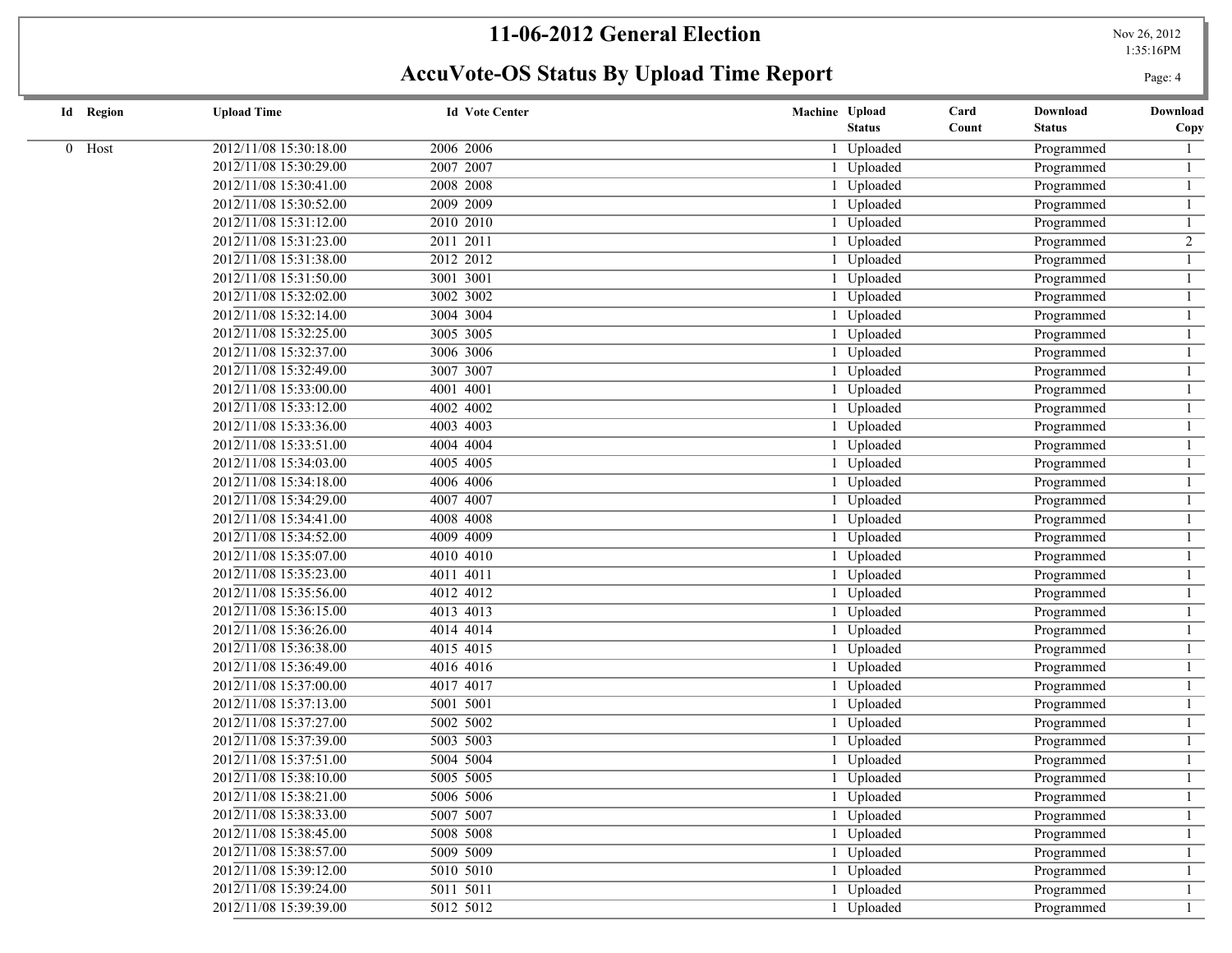## **11-06-2012 General Election**

Nov 26, 2012<br>1:35:16PM

| <b>Id</b> Region | <b>Upload Time</b>     | <b>Id Vote Center</b> | Machine Upload | Card<br>Download       | Download |
|------------------|------------------------|-----------------------|----------------|------------------------|----------|
|                  |                        |                       | <b>Status</b>  | Count<br><b>Status</b> | Copy     |
| $0$ Host         | 2012/11/08 15:39:50.00 | 5013 5013             | 1 Uploaded     | Programmed             |          |
|                  | 2012/11/08 15:40:09.00 | 5014 5014             | 1 Uploaded     | Programmed             |          |
|                  | 2012/11/08 15:40:20.00 | 5015 5015             | 1 Uploaded     | Programmed             |          |
|                  | 2012/11/08 15:40:32.00 | 5016 5016             | 1 Uploaded     | Programmed             |          |
|                  | 2012/11/08 15:40:45.00 | 6001 6001             | 1 Uploaded     | Programmed             |          |
|                  | 2012/11/08 15:40:57.00 | 6002 6002             | 1 Uploaded     | Programmed             |          |
|                  | 2012/11/08 15:41:11.00 | 6003 6003             | 1 Uploaded     | Programmed             |          |
|                  | 2012/11/08 15:41:22.00 | 6004 6004             | 1 Uploaded     | Programmed             |          |
|                  | 2012/11/08 15:41:34.00 | 6005 6005             | 1 Uploaded     | Programmed             |          |
|                  | 2012/11/08 15:41:48.00 | 6007 6007             | 1 Uploaded     | Programmed             |          |
|                  | 2012/11/08 15:42:00.00 | 6008 6008             | 1 Uploaded     | Programmed             |          |
|                  | 2012/11/08 15:42:11.00 | 6009 6009             | 1 Uploaded     | Programmed             |          |
|                  | 2012/11/08 15:42:23.00 | 6010 6010             | 1 Uploaded     | Programmed             |          |
|                  | 2012/11/08 15:42:35.00 | 6011 6011             | 1 Uploaded     | Programmed             |          |
|                  | 2012/11/08 15:42:46.00 | 6012 6012             | 1 Uploaded     | Programmed             |          |
|                  | 2012/11/08 15:42:57.00 | 7001 7001             | 1 Uploaded     | Programmed             |          |
|                  | 2012/11/08 15:43:09.00 | 7002 7002             | 1 Uploaded     | Programmed             |          |
|                  | 2012/11/08 15:43:20.00 | 7003 7003             | 1 Uploaded     | Programmed             |          |
|                  | 2012/11/08 15:43:32.00 | 7004 7004             | 1 Uploaded     | Programmed             |          |
|                  | 2012/11/08 15:43:47.00 | 7005 7005             | 1 Uploaded     | Programmed             |          |
|                  | 2012/11/08 15:43:58.00 | 7006 7006             | 1 Uploaded     | Programmed             |          |
|                  | 2012/11/08 15:44:12.00 | 7007 7007             | 1 Uploaded     | Programmed             |          |
|                  | 2012/11/08 15:44:27.00 | 7008 7008             | 1 Uploaded     | Programmed             |          |
|                  | 2012/11/08 15:44:38.00 | 7009 7009             | 1 Uploaded     | Programmed             |          |
|                  | 2012/11/08 15:44:49.00 | 7010 7010             | 1 Uploaded     | Programmed             |          |
|                  | 2012/11/08 15:45:03.00 | 7011 7011             | 1 Uploaded     | Programmed             |          |
|                  | 2012/11/08 15:45:19.00 | 7012 7012             | 1 Uploaded     | Programmed             |          |
|                  | 2012/11/08 15:45:42.00 | 7013 7013             | 1 Uploaded     | Programmed             |          |
|                  | 2012/11/08 15:45:53.00 | 7014 7014             | 1 Uploaded     | Programmed             |          |
|                  | 2012/11/08 15:46:05.00 | 7015 7015             | 1 Uploaded     | Programmed             |          |
|                  | 2012/11/08 15:46:18.00 | 7016 7016             | 1 Uploaded     | Programmed             |          |
|                  | 2012/11/08 15:46:29.00 | 7017 7017             | 1 Uploaded     | Programmed             |          |
|                  | 2012/11/08 15:46:40.00 | 8001 8001             | 1 Uploaded     | Programmed             |          |
|                  | 2012/11/08 15:46:53.00 | 8002 8002             | 1 Uploaded     | Programmed             |          |
|                  | 2012/11/08 15:47:04.00 | 8003 8003             | 1 Uploaded     | Programmed             |          |
|                  | 2012/11/08 15:47:16.00 | 8004 8004             | 1 Uploaded     | Programmed             |          |
|                  | 2012/11/08 15:47:27.00 | 8005 8005             | 1 Uploaded     | Programmed             |          |
|                  | 2012/11/08 15:47:42.00 | 8006 8006             | 1 Uploaded     | Programmed             |          |
|                  | 2012/11/08 15:47:54.00 | 8007 8007             | 1 Uploaded     | Programmed             |          |
|                  | 2012/11/08 15:48:11.00 | 8008 8008             | 1 Uploaded     | Programmed             |          |
|                  | 2012/11/08 15:48:23.00 | 8009 8009             | 1 Uploaded     | Programmed             |          |
|                  | 2012/11/08 15:48:43.00 | 8010 8010             | 1 Uploaded     | Programmed             |          |
|                  |                        |                       |                |                        |          |